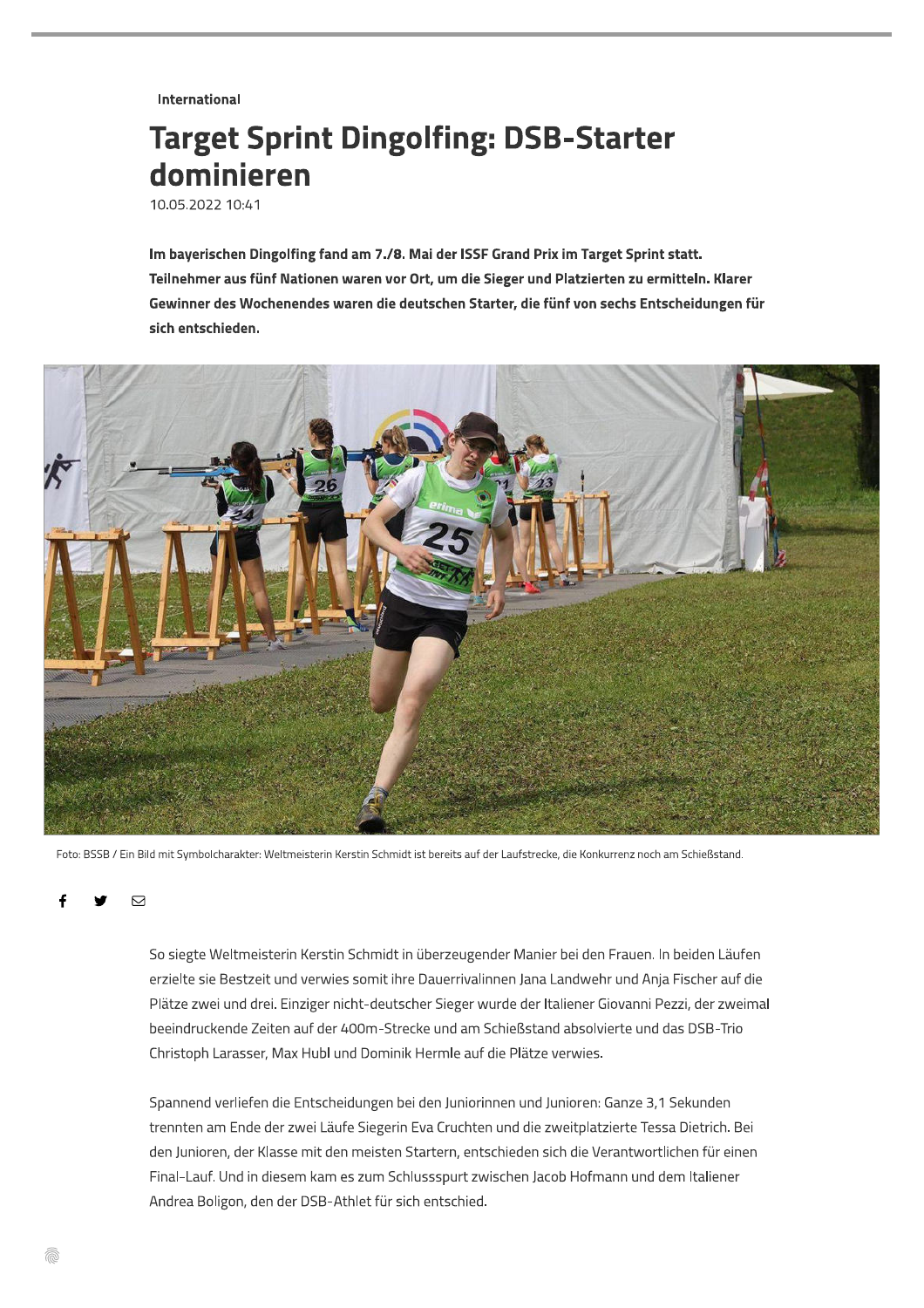Wenig überraschend waren dann auch die Ergebnisse der Mixed-Staffeln: Sowohl im Erwachsenenals auch im Nachwuchsbereich gab es einen Doppel-Sieg für die DSB-Teams, die von Sylvia Torba und Erwin Weber betreut wurden: Kerstin Schmidt & Christoph Larasser liefen vor Jana Landwehr & Max Hubl ein, Eva Cruchten & Jacob Hofmann siegten vor Tessa Dietrich & Daniel Gruber.



Foto: BSSB / Die Entscheidung bei den Junioren fiel in einem echten Finale, Jacob Hofmann (Nr. 103) setzte sich im Schlussspurt durch.

Alle Teilnehmer fühlten sich sehr wohl in Dingolfing und zeigten den Zuschauern tollen Sport. Vor allem für die Teilnehmer aus dem fernen Singapur war es eine einmalige Erfahrung: "Es war ein tolles Event und eine großartige Erfahrung für unsere Athleten, die wertvolle Erfahrungen auf neuem Terrain und unter anderen Wetterbedingungen sammeln konnten. Es war im Prinzip ein "Augenöffner" für uns, und wir sind dankbar, dass wir an den Wettkämpfen mit so starken europäischen Athleten teilnehmen durften", sagte Teammanagerin Meigin.

Frank Hübner, DSB-Referent Target Sprint, äußerte sich ähnlich: "Das war eine hervorragende Veranstaltung. Alles hat gepasst, alle waren begeistert. Ich bedanke mich bei dem Team aus Dingolfing mit Rainer Mücke und Thomas Klugbauer an der Spitze, und wir sind uns einig, dass es nicht die letzte Target Sprint-Veranstaltung in Dingolfing war."

## Weiterführende Links

> Ergebnisse des Grand Prix Target Sprint in Dingolfing

Gothoer